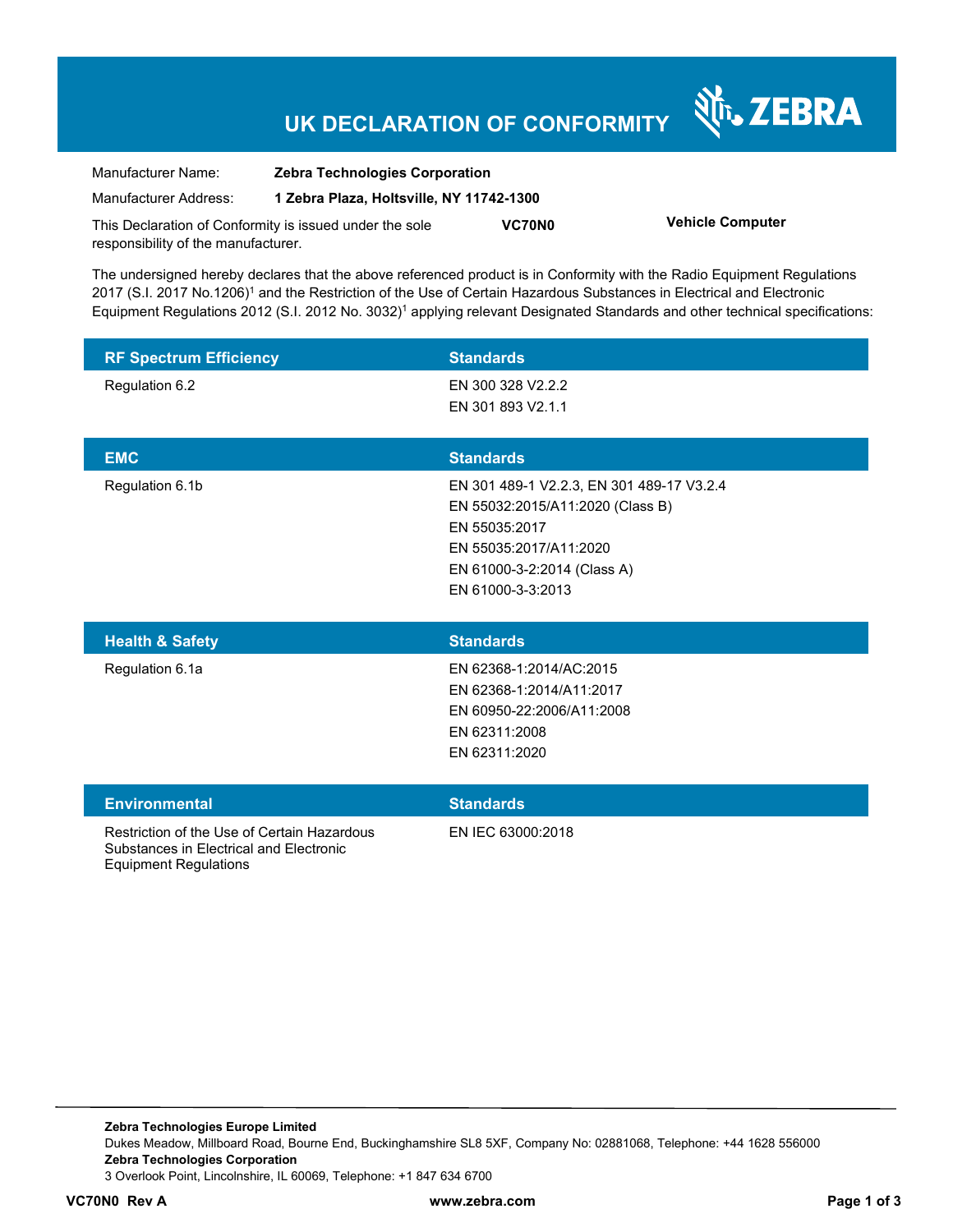## **UK DECLARATION OF CONFORMITY**

With regard to the Radio Equipment Regulations 2017 (S.I. 2017 No.1206)<sup>1</sup>, the conformity assessment procedure referred to in regulation 41(4)(a) and detailed in Schedule 2 has been followed.

 $^{\rm 1}$  As amended by applicable EU withdrawal legislation implemented at the time of issuing this declaration

### **Signed on behalf of Zebra Technologies Corporation**

*(Signature of authorized person)* Marco Belli Rev: A Sr. Manager, Regulatory **Date: 11 January 2022** Place: Bourne End, UK

र्शे<sub>ि</sub>, ZEBRA

**Zebra Technologies Europe Limited**  Dukes Meadow, Millboard Road, Bourne End, Buckinghamshire SL8 5XF, Company No: 02881068, Telephone: +44 1628 556000 **Zebra Technologies Corporation**  3 Overlook Point, Lincolnshire, IL 60069, Telephone: +1 847 634 6700